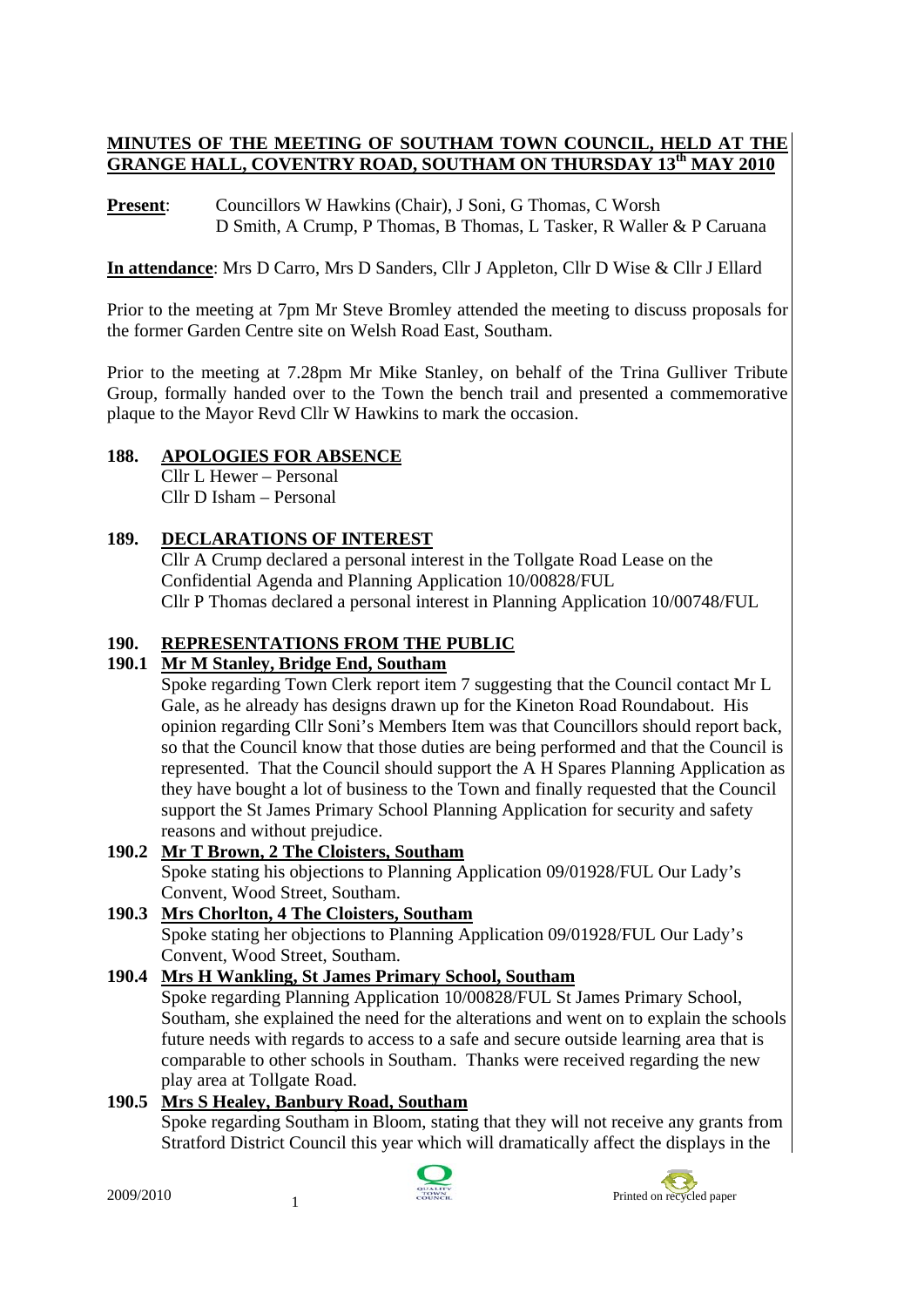town and requested that the Council increase their contribution.

# **190.6 Mr D Constable, 42 Springfield Grove, Southam**

Spoke regarding the state of the Mayfield Road Estate, that the Town Council contractor is doing a good job on the Mayfield Road Open Space, but the area that Stratford District Council are responsible for is disgraceful and something needs to be done about it.

# **190.7 Mr K Romero, 6 Ploughman's Holt, Southam**

Spoke stating that since the Youth Meeting the Anti Social Behaviour on the Mayfield Road Estate has got worse, drink, drugs breaking into garages etc, nothing has changed and something needs to be done.

# **190.8 Mrs L Virk, St James Court, Southam**

Spoke in support of the proposed Puffin Crossing at Market Hill, stating that she had got a petition holding 200 signatures in support of the crossing and requested that the Council discuss the matter fully before it is rejected.

# **191. MINUTES OF THE PREVIOUS MEETING**

# **RESOLVED**

 **That the Minutes of the Meeting held on Thursday 8th April 2010, having previously been circulated, be confirmed and signed by the Mayor subject to the following amendments:(i) that it should state under minute 176.2 "That Mr G Long was given special dispensation to speak" (ii) that it should state under minute 177 "Deputy Mayor"(iii)that Cllr Worsh was present at the meeting(iv) that it should state under minute 180.4 ii "Total Place"(v) that it should state under minute 180.4iii "Clever councils"** 

# **192. ACCOUNTS FOR PAYMENT**

#### **RESOLVED**

**That payment of accounts dated May 2010, totalling £3,817.42 be authorised** 

# **193. APPLICATIONS FOR PLANNING PERMISSION**

i) Council considered the applications for planning permission detailed on the schedule dated May 2010 upon which the Town Council had been consulted by Stratford District Council ii) Planning Application decisions dated May 2010

**Noted** 

iii) Planning Committee Meeting Dates **Noted** 

# **194. TOWN CLERK'S REPORT**

# **194.1 PUBLIC REPRESENTATIONS**

**Mrs S Healey – Southam in Bloom**

#### **RESOLVED:**

**To suspend Standing Orders to allow Mrs Healey to address Stratford District Councillors regarding the withdrawal of Community Grants Mr D Constable - Mayfield Road Estate**

Stratford District Councillors were requested to investigate the litter problem on the estate.

# **RESOLVED:**

**To write to SDC about the litter problem, stating that council members are being repeatedly told about the problems** 



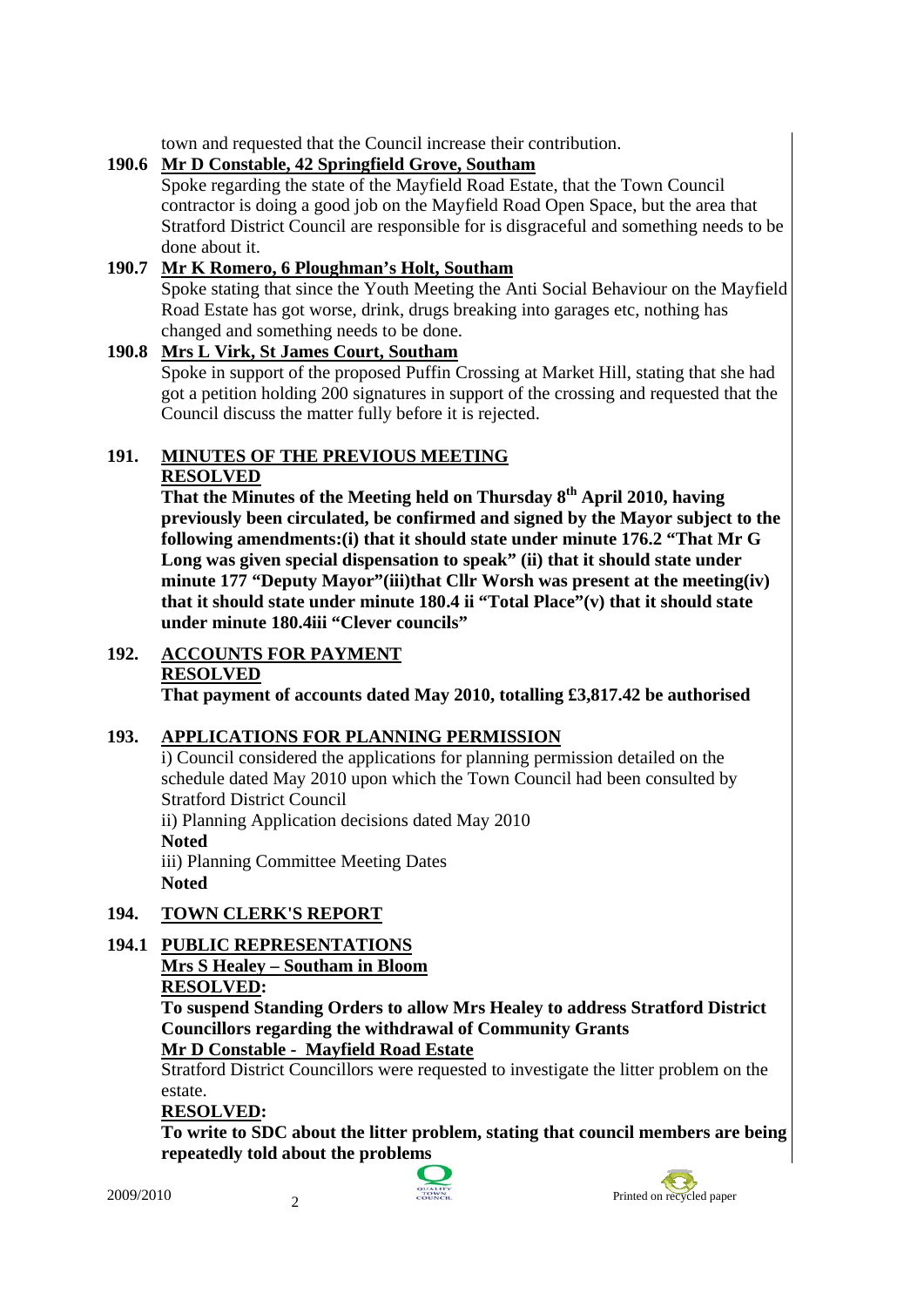#### **Mr Romero – Anti Social Behaviour, Mayfield Road Estate RESOLVED:**

**I) To write to the Police expressing the Town Council's concerns and to ask the Police what their coordinated plan is.** 

**ii)To inform Social Services of the situation, stating that the Council believes that there are children at risk** 

**iii) Write to the School Governors at Southam College regarding the problem and that Rev Cllr Hawkins and Cllr Soni raise the issues when meeting with the Head teacher** 

# **194.2 FORMER GARDEN CENTRE – WELSH ROAD EAST RESOLVED:**

**i)That the matter is put on the agenda for discussion at ENV ii)That Cllr R Waller and Cllr P Thomas meet with Mr S Bromley and Tomkins Construction to discuss the proposals** 

# **194.3 SOUTHAM IN BLOOM**

Due to the circumstances stated in the correspondence, members agreed to consider the Grant Application from Southam in Bloom **RESOLVED:** 

 **i)To award Southam in Bloom a grant of £1500** 

# **194.4 CONSULTATION ON RECYCLING IN WOOD STREET CAR PARK RESOLVED:**

**To send the results of the recycling consultation to Robert Weeks (SDC)** 

#### **195.5 PROPOSED PUFFIN CROSSING – LEAMINGTON ROAD NR WARWICK ROAD, SOUTHAM**

Members considered the proposals from WCC

# **RESOLVED**

**To write and advise WCC that the Council agree to the proposals and ask whether there are any plans to consider reducing the speed on this road to 30 mph** 

# **195.6 PROPOSED PEDESTRIAN CROSSING – MARKET HILL, SOUTHAM**

Members considered the proposals from WCC

# **RESOLVED**

**To write and inform WCC that Southam Town Council object to the proposal on the following grounds:** 

- **Location of Bus Stop is a hazard**
- **Loss of car parking on Market Hill**
- **The crossing is in a place that is dangerous**
- **The evidence of full consultation has not been forthcoming**
- **The design does not allow free flowing traffic**
- **To state that Southam Town Council would welcome a meeting to identify a more suitable location in order to arrive at a more sophisticated proposal**



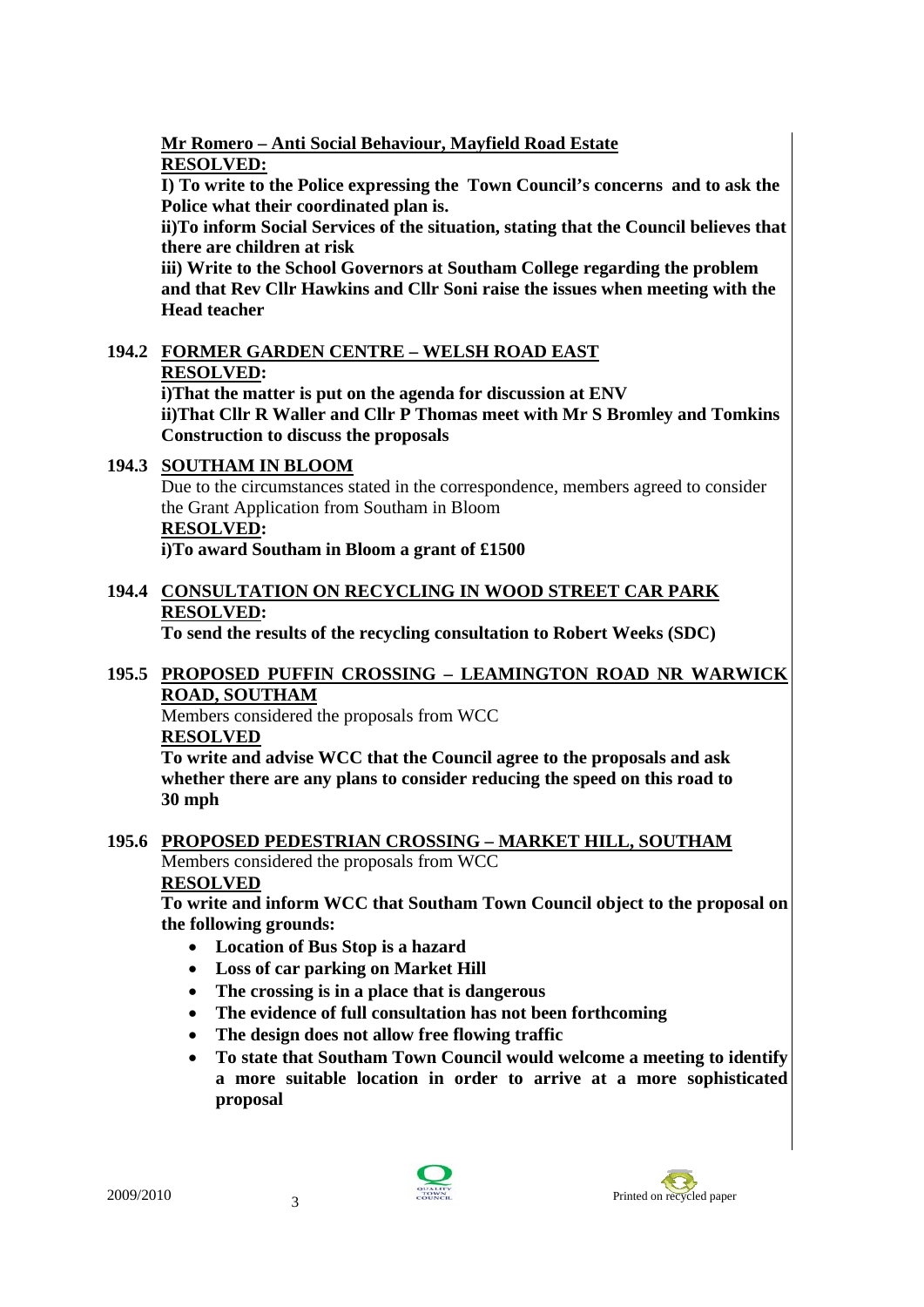#### **195.7 ROUNDABOUT – KINETON ROAD RESOLVED:**

**That Cllr B Thomas, Rev Cllr W Hawkins and Cllr J Soni attend the meeting at the roundabout on Tuesday 25th May 2010 at 9.30am** 

#### **195.8 MINUTES OF THE MEETING HELD ON 26TH APRIL 2010 – YOUTH ACTIVITIES AND FACILITIES**

Discussion took place regarding V Action, Total Place Project, Extended Services and the Youth Club

**RESOLVED:** 

**i) That Rev Cllr Hawkins and Cllr Soni meet with the Police as a matter of urgency to discuss the situation on the Mayfield Road Estate.** 

**ii) To write to WCC to ascertain whether funding could be found in order for the Southam Youth Club to be open more frequently.** 

# **195.9 MEETINGS TRAINING AND EVENT**

# **RESOLVED:**

**That the Town Clerk will attend the Parish Council Focus Group meeting re: Youth Provision on Thursday 17th June 2010 along with those Councillors who wish to attend** 

- **195.10 COUNCIL MEETING DATES 2010, ENV MEETING DATES 2010 Noted**
- **196. CORRESPONDENCE**
- **196.1 HOLY WELL CIVIC IDEAS FORUM Noted**
- **196.2 CONSERVATION AT RISK WCC RESOLVED:**

**To write to Trevor Askew requesting a meeting regarding the Town Centre Development, and that English Heritage and Orbit Heart of Housing should be invited to attend** 

- **196.3 STONEYTHORPE HOTEL PLANNING APPLICATION JENNY FRITH Noted**
- **196.4 VOLUNTARY ACTION STRATFORD ON AVON DISTRICT GRANT THANK YOU Noted**
- **196.5 FRIENDSHIP PROJECT FOR CHILDREN GRANT THANK YOU Noted**
- **196.6 SPEEDAWARE TEMPORARY FIXED FLASHING SIGNS RESOLVED:**

**To request a site visit to check the suitability of the lamp columns on Banbury Road and Coventry Road so the council can get back on the temporary fixed flashing sign scheme** 

**196.7 VICTOR HODGES HOUSE, SOUTHAM** 

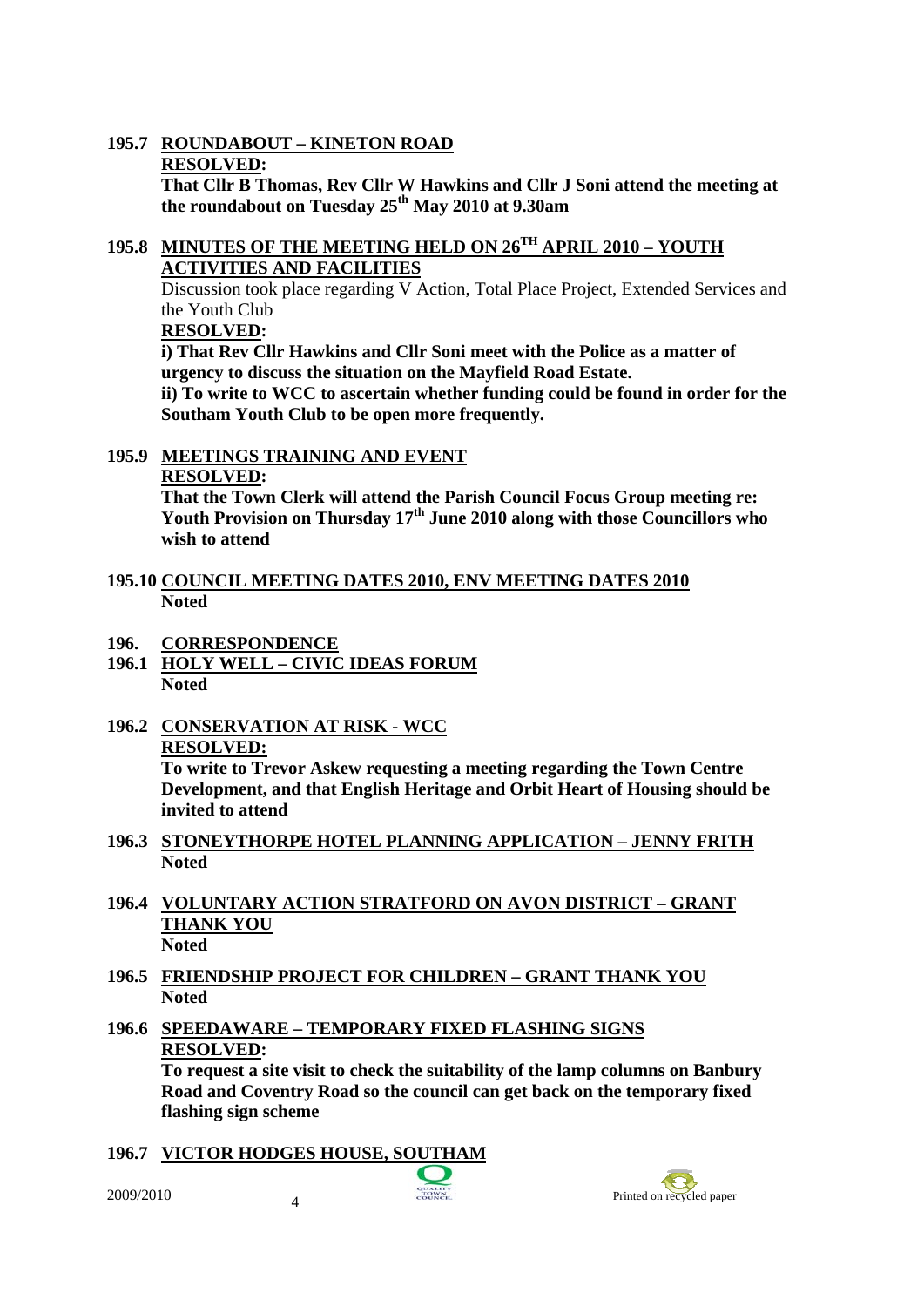**RESOLVED:** 

**i) To write and thank Orbit Heart of England for keeping the Council updated ii) That details of the current situation are included in the next Newsletter** 

#### **196.8 PROPOSED HIGH SPEED RAIL LINK - COMMUNICATIONS RESOLVED:**

**i) That Cllr B Thomas will attend the meeting on Thursday 27th May 2010, Shire Hall, WCC at 11.30am to represent the council** 

**ii) To ask members if anyone could go in reserve should Cllr B Thomas be unable to attend** 

#### **197. WORKING PARTY REPORTS REPORT ON A JOINT MEETING OF THE ENVIRONMENTAL I & II WORKING PARTY ON 22nd APRIL 2010**

# **197.1 LOCAL CHOICE SCHEME**

Phil Ward (Warwickshire Rural Community Council) attended the meeting to discuss Local Choice Schemes.

#### **RESOLVED:**

 **Require information on possible sites throughout the town to determine how to progress any Local Choice Scheme.** 

# **197.2 WARWICKSHIRE'S RIGHT OF WAY IMRPOVEMENT PLAN – A REVIEW** Members considered the document.

#### **RESOLVED:**

**i) To advise P3 of the following observations:** 

- **The Council doesn't see any additional funding**
- **High Speed Rail proposals What impact will this have on Rights of Way**
- **Focus is on Stratford upon Avon and Warwick (exclusion of rest of county)**
- **River Stowe Corridor (Country Park)**
- **£175k breakdown of expenditure**

**ii) Need increase of support for P3 within Southam Town Council to co-ordinate the partnership for volunteer groups** 

**iii) Current concerns with P3, Town Council need to support it, but also recruit volunteers** 

**iv) Implementation of plan and whether resources will be available** 

# **197.3 SOUTH WARWICKSHIRE TOURISM OPERATING UNDER THE NAME OF SHAKESPHERE COUNTRY, IN ADMINISTRATION**

Members considered the questionnaire from Katherine Geddes, who was seeking views on how tourism in this area could be better promoted

#### **RESOLVED:**

**i) To invite Katherine Geddes to the next ENV to talk about possibilities ii)To advise Katherine Geddes to explore circular accessible walk which is identified in "Right of Way" along with History Circle and Cardall Collection** 

#### **Please note KG response**

"**Please thank the Town Council for their reply. I will by all means attend the ENV on 10th June. However, I should point out that any opportunity to have a meaningful input to the shape and delivery of tourism information about Southam across the district will have passed by that date. If councillors have any comments or suggestions, they need** 



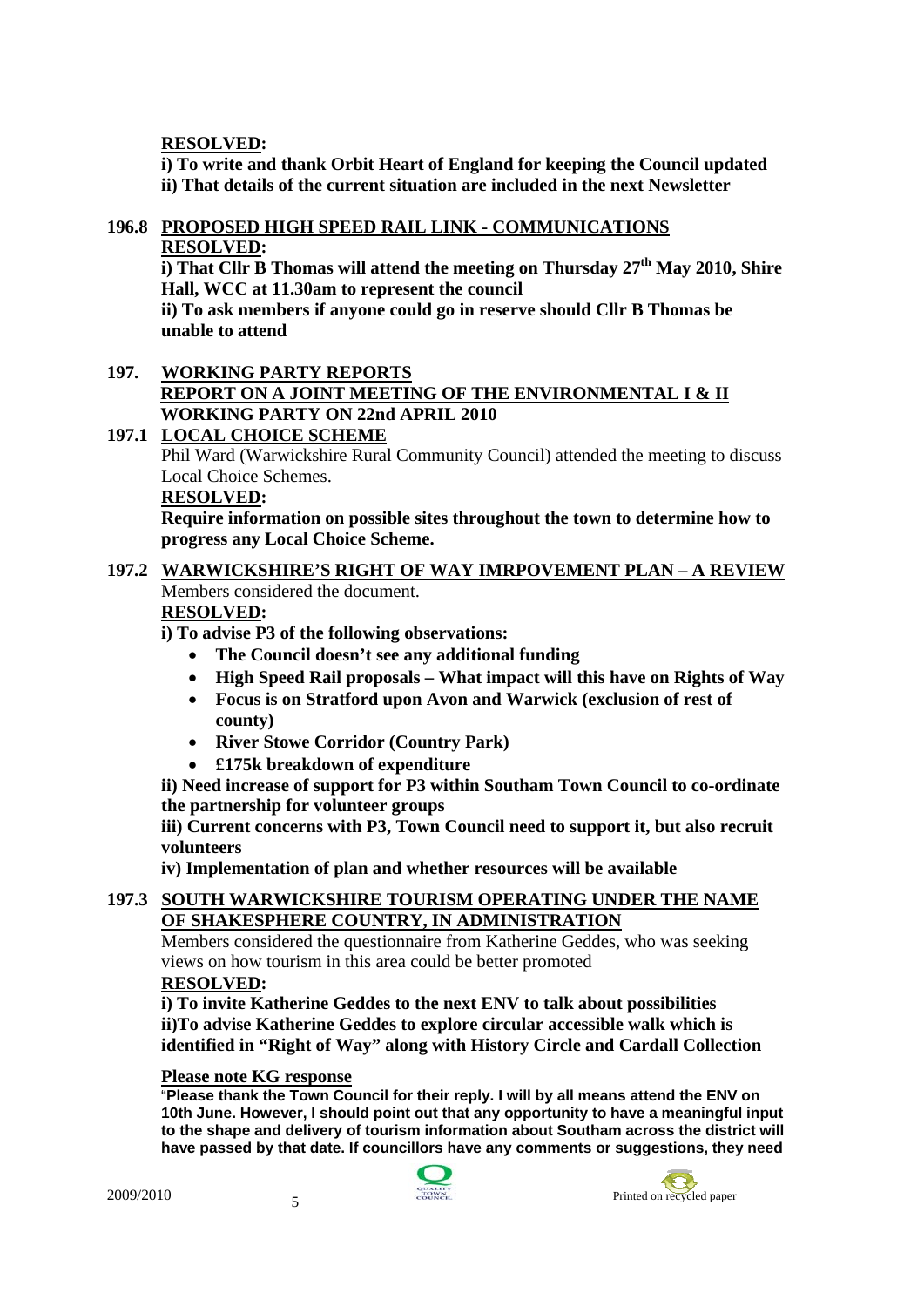**to make them now to me so I can pass them on to our Head of Service who is coordinating the new tourism delivery".** 

# **197.4 GROWING COMMUNITY ACTION ON CLIMATE CHANGE**

Members considered correspondence from Emma Clarke (Climate Change Partnership (WCC) regarding a forthcoming meeting on  $27<sup>th</sup>$  May 2010 **RESOLVED:** 

**i) That the correspondence is put to the Town Council meeting on 13th May 2010** 

#### **197.5 PROPOSED PUFFIN CROSSING – MARKET HILL**

Members considered correspondence from Sallie Hall showing amended proposed design following the Town Council's response in March 2010. Members were also advised that contrary to what was said at the April meeting i.e. Traffic Management, the Council did resolve that there was a need for a crossing in this vicinity. **RESOLVED:** 

**That the correspondence is put to the May Town Council meeting** 

#### **197.6 OFFICE COMPUTERS**

Members considered a report from Dealer Systems (the appointed Town Council's System Support Company) regarding system requirements. Members were also advised that a decision needs to be made, as the Town Council Office isn't able to run efficiently at present using the existing systems.

#### **Additional information**

**It is imperative that the Town Council Office has local system support in order to run efficiently** 

#### **RESOLVED:**

**That Cllr R Waller and Cllr C Worsh investigate the situation as a matter of urgency and put forward a proposal to the council** 

# **197.7 KINETON ROAD ROUNDABOUT**

Members were advised that the Town Council had been contacted by Munro and Whitten, a Landscaping Company working on behalf of Tesco, who had been asked to contact the Town Council to ascertain whether the Town Council had any specific landscaping requirements.

#### **RESOLVED:**

**i) To advise that Tesco should arrange with WCC to design a low maintenance roundabout which WCC have responsibility for** 

#### **197.8 SOUTHAM TOWN COUNCIL – RISK MANAGEMENT**

Members considered the attached Risk Management document **RECOMMENDATION**

- **That the following items are included in the document:**
- **Data Protection**
- **IT Back-up**
- **Lone Working**
- **Locking/Unlocking Hall**
- **Reputational Risk**
- **Protection Insurance Policies for Users**
- **Insurance policy references need to be made throughout cross reference with insurance and NALC model version**



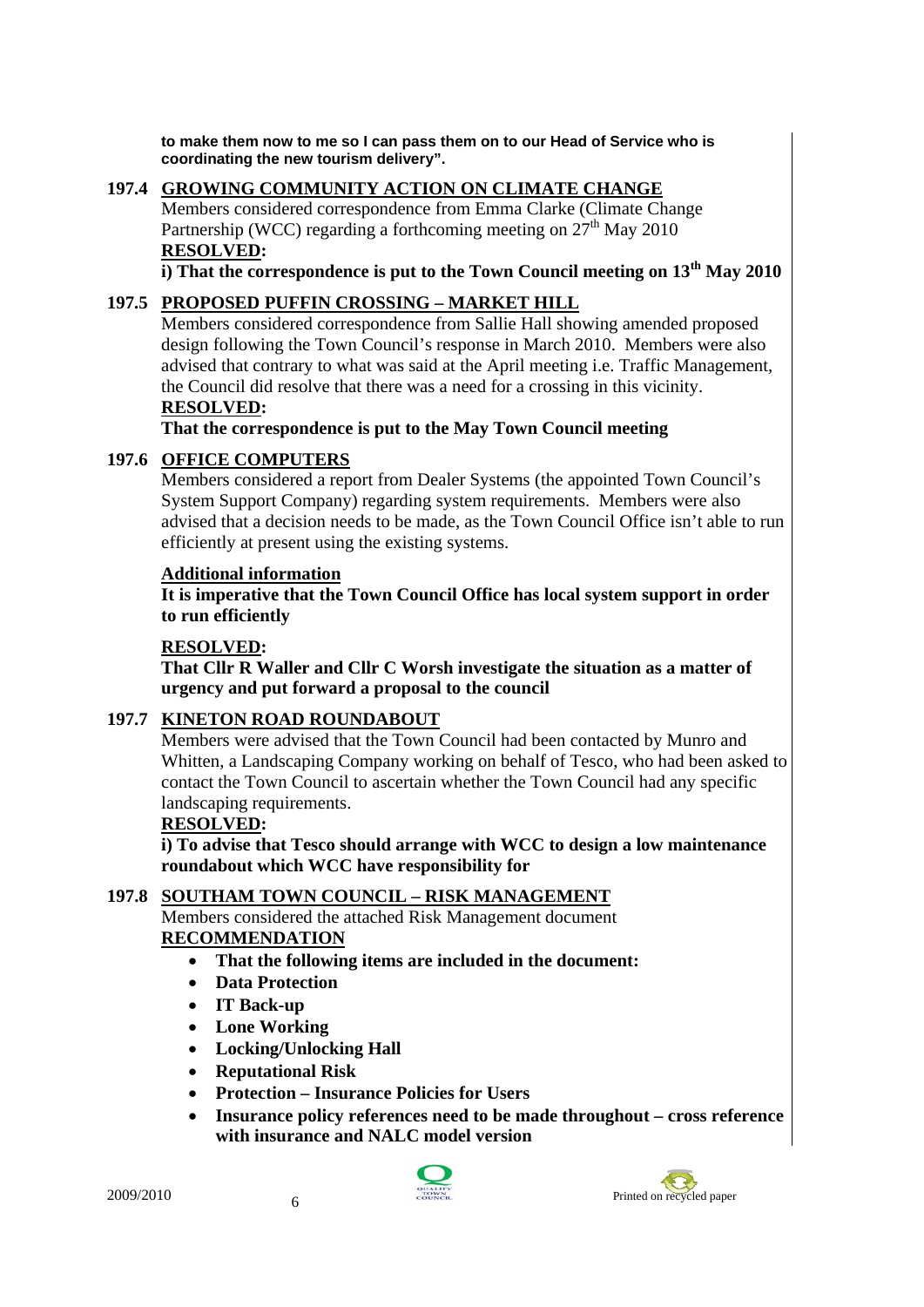• **Risk about contractors not fulfilling contracts** 

#### **Please note**

**That some of the items stated above cannot be included in the document, as it is purely a Financial Risk Document. The document is based on the NALC Model Version** 

**197.9. PLANNING APPLICATIONS RESOLVED: See attached planning sheet** 

#### **197.10 SOUTHAM CHILDREN'S CENTRE**

The Children's Centre has been awarded "Full Core Service Offer" from Together for Children. This is the process that all Children's Centre's go through until they offer the full range of services. Southam has been awarded this status now from the beginning of January.

#### **RESOLVED:**

**That the Mayor and Southam Town Council write a letter of congratulations** 

# **197.11 MAYOR'S CIVIC SERVICE**

#### **RESOLVED:**

That the Mayor holds her Civic Service on Sunday 19<sup>th</sup> September 2010 at The **Grange Hall, Southam** 

#### **197.12 UNUSABLE HOLY WELL OAK POSTS**

Members considered what to do with approximate 30 Oak Posts that could not be reinstated at the Holy Well

#### **RESOLVED:**

#### **To write and offer the posts to the schools in the town**

#### **197.13 19b WARWICK ROAD**

 Members considered correspondence from WCC regarding the suggestion of the Town Council paying for bollards that WCC would install, to stop cars pulling up on the verge outside this resident's house and churning up the ground.

#### **RESOLVED:**

 **To write and advise that the Council is sorry but they cannot provide any bollards, and suggests that the resident talks to the neighbours about the problem** 

# **198. INFORMATION FROM COUNTY & DISTRICT COUNCILLORS**

Cllr Wise informed the Council

(i) That he is investigating the possibility of holding a Beer Festival in Southam and resurrecting Party in the Park

(ii) Spoke about Open Spaces (West Midlands)

Cllr Appleton informed the Council

(i) That Sgt Fretwell has moved on and the new Acting Sgt is Chris Cuthbertson (ii) That Community grants were excluded from the budget to keep the Council Tax down

(iii) That he would be supporting the crossing at Market Hill if there was an overwhelming need



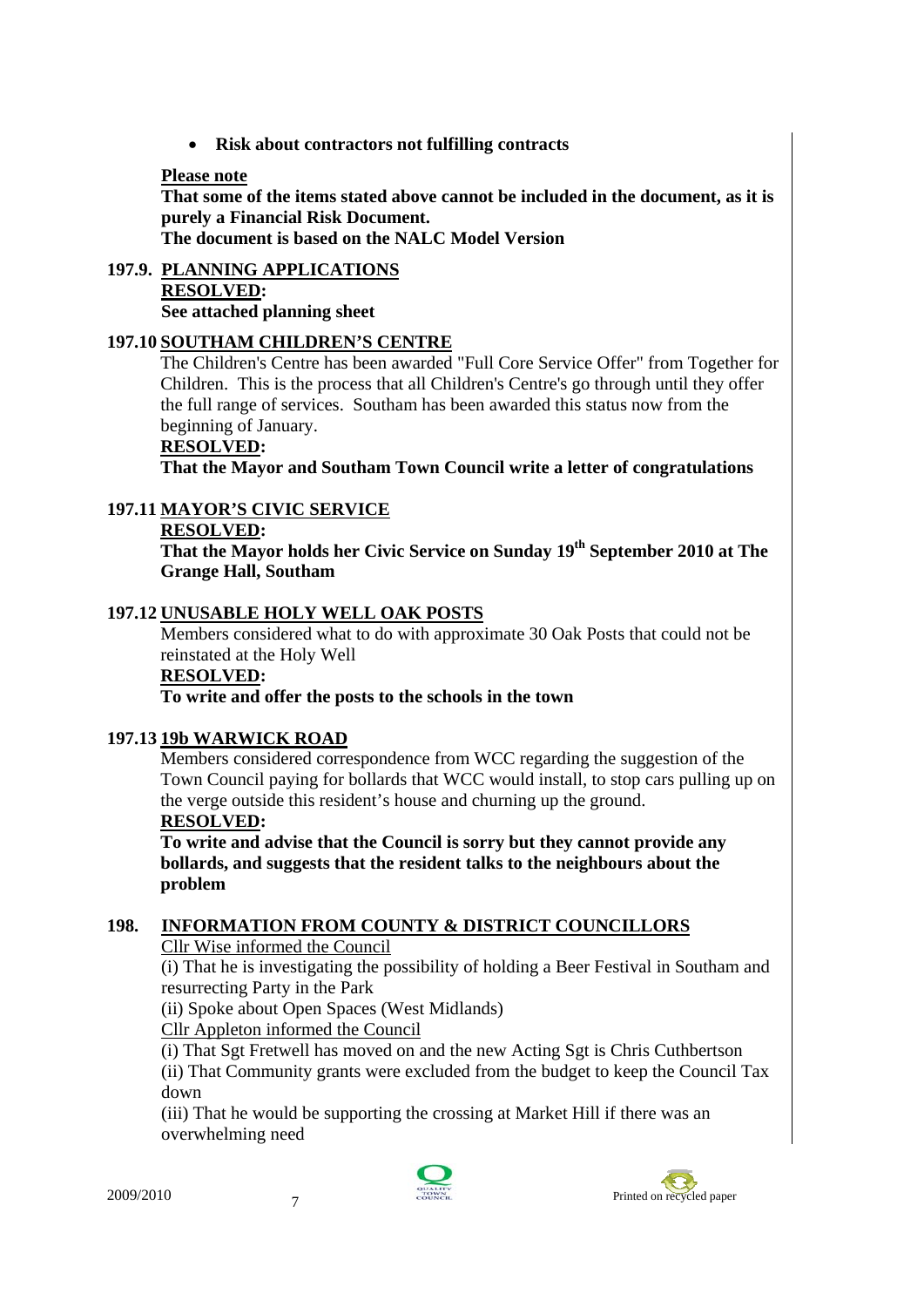(iv) That he would be attending the Kineton Road roundabout meeting

(v) Requested a copy of the Wood Street Recycling consultation

(vi) Will make enquires about funding for Southam Youth Club

(vii) Urged members to attend the Climate Change Meeting

(viii) Still no news on the Section 106 money

(ix) Introduced the new District Cllr Jennie Ellard

Cllr Ellard informed the Council

(i) That she is training for the next 3 weeks

(ii) That she would investigate the rubbish situation on the Mayfield Road Estate

(iii) That she looked forward to working with the Town Council

#### **199. BUSINESS WHICH IN THE OPINION OF THE MAYOR SHOULD BE CONSIDERED AS A MATTER OF URGENCY**

# **200.1 TESCO MEETING**

 **RESOLVED:** 

**That Rev Cllr W Hawkins, Cllr L Tasker and Cllr B Thomas attend the meeting to discuss the revision to the planning application** 

# **200.2 SOUTHAM TOWN COUNCIL WEBSITE**

The Town Clerk advised that the Town Council Website has now been launched **(www.southamcouncil-warks.gov.uk**)

**RESOLVED:** 

#### **To included details of members political allegiance**

# **200.3 TOLLGATE ROAD PLAY AREA**

The Town Clerk informed the council that the Sensory Agility Trail had been installed, that there was a manufacturing fault with the Rope Bridge, but this was being rectified. That CCS had carried out an independent inspection and Stratford District Council had also inspected the site and were happy with the end result.

# **200.4 COMMA FUND**

The Town Clerk informed the council that the COMMA Grant Application for the Phase 1 re-development of Park Lane Recreation Ground had been submitted. That the application had been based on a £40k project (£20k COMMA £20k matched funded by the Town Council) and the design has been based on getting as much equipment as possible for the money.

# **RESOLVED:**

**That the proposal is put to the next ENV** 

# **201. EXCLUSION OF THE PUBLIC FROM THE MEETING**

# It was moved and

**RESOLVED: that pursuant to Section 1(2) of the Public Bodies (Admission to Meetings) Act 1960 the public be excluded from the meeting because publicity would be prejudicial to the public interest by reason of the confidential nature of the business to be transacted** 

# **202. STAFF SALARIES AND PAYMENT FOR SERVICES**

# **RESOLVED:**

**(i) to authorise payments of staff salaries dated May 2010** 

**(ii) to authorise payment of 'Confidential Accounts' dated May 2010** 



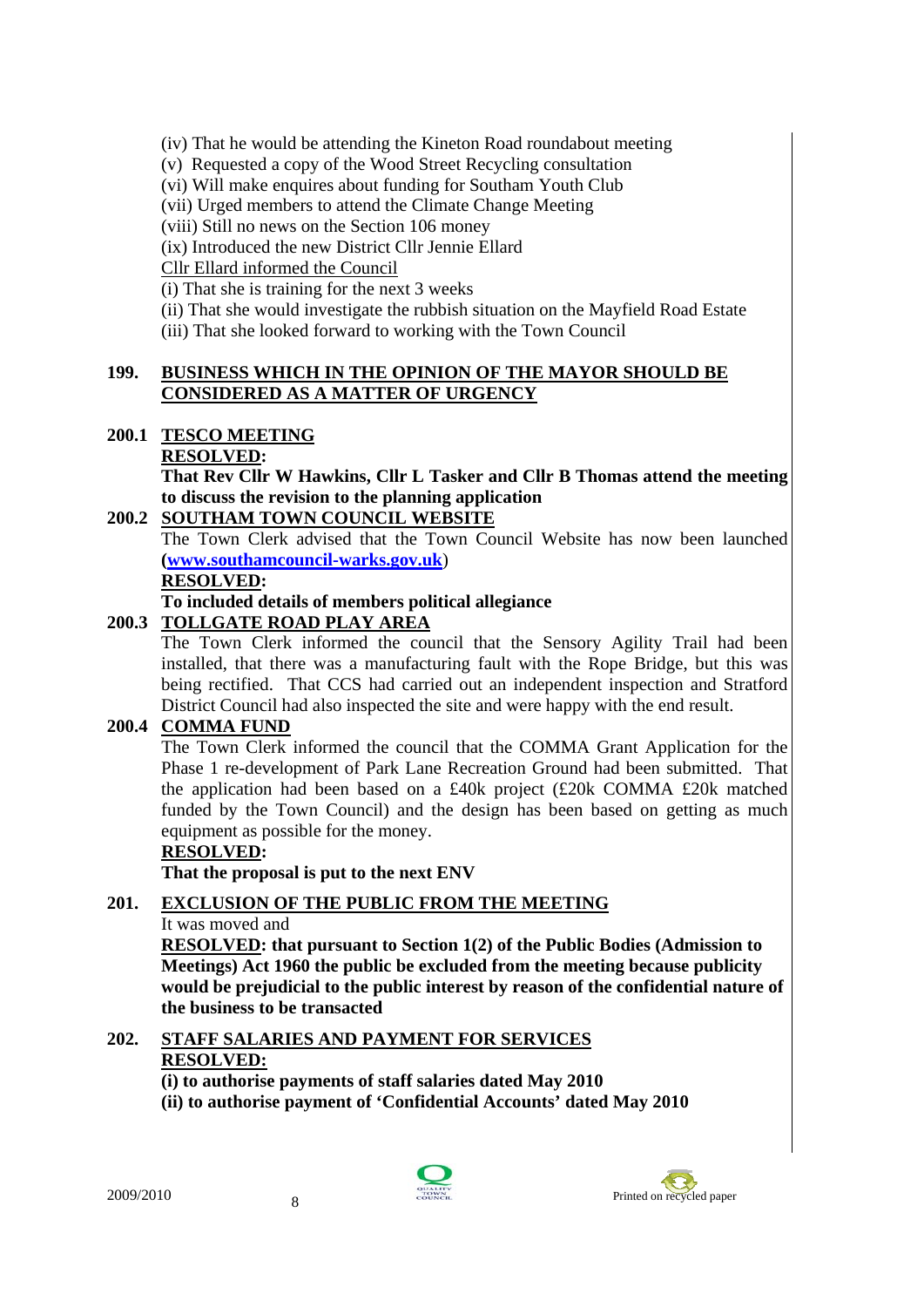- **203. TOLLGATE ROAD LEASE** The proposed lease was discussed **RESOLVED: To respond to WCC as stated on Appendix A (for Councillors only)**
- **204. DEPUTY MAYOR ELECT RESOLVED: Cllr A Crump is the Deputy Mayor elect**
- **205. MAYORMAKING BRIEFING SHEET** The briefing sheet was completed

# **Meeting closed 11.10pm**

| <b>SCHEDULE OF PLANNING APPLICATIONS</b> |                     |                                                                                  |                                                                                                                                                                                                                                                                                                                             |                                                                                                                                                                                                                                                                                                                                                                                                                                                                                              |                                                                                                                                                                                                                                                                                                                                                                          |  |  |  |  |  |
|------------------------------------------|---------------------|----------------------------------------------------------------------------------|-----------------------------------------------------------------------------------------------------------------------------------------------------------------------------------------------------------------------------------------------------------------------------------------------------------------------------|----------------------------------------------------------------------------------------------------------------------------------------------------------------------------------------------------------------------------------------------------------------------------------------------------------------------------------------------------------------------------------------------------------------------------------------------------------------------------------------------|--------------------------------------------------------------------------------------------------------------------------------------------------------------------------------------------------------------------------------------------------------------------------------------------------------------------------------------------------------------------------|--|--|--|--|--|
| <b>Southam Town Council - May 2010</b>   |                     |                                                                                  |                                                                                                                                                                                                                                                                                                                             |                                                                                                                                                                                                                                                                                                                                                                                                                                                                                              |                                                                                                                                                                                                                                                                                                                                                                          |  |  |  |  |  |
| 10/00209/FUL                             | Mr Ade<br>Adenuga   | Newstead<br>Lodge<br>Nursing<br>Home,<br>Warwick<br>Road,<br>Southam<br>CV47 0HW | Erection of<br>part first<br>floor, part<br>two-storey<br>side<br>extension and<br>erection of<br>conservatory<br>Amendment                                                                                                                                                                                                 | No Representation                                                                                                                                                                                                                                                                                                                                                                                                                                                                            |                                                                                                                                                                                                                                                                                                                                                                          |  |  |  |  |  |
| 10/00776/FUL                             | Mr & Mrs<br>D Allen | 25 Linley<br>Road,<br>Southam<br>CV470JY                                         | Proposed two<br>storey side<br>extension                                                                                                                                                                                                                                                                                    | No Representations                                                                                                                                                                                                                                                                                                                                                                                                                                                                           |                                                                                                                                                                                                                                                                                                                                                                          |  |  |  |  |  |
| 09/01928/FUL                             | Mater<br>Ecclesiae  | Our Lady's<br>Convent,<br>Wood St,<br>Southam<br><b>CV47 1PP</b>                 | Proposed<br>amendments<br>to design of<br>front elevation<br>of the<br>building:<br>proposed two<br>storey<br>extension to<br>have a flat<br>roof and<br>amended<br>balcony<br>design;<br>removal of<br>proposed<br>porch detail to<br>communal<br>lobby and<br>new entrance<br>design to<br>communal<br>lobby.<br>Proposed | Southam Town<br>Council objects to<br>this development. It<br>considers it does<br>not meet 'Lifetime<br>home standards',<br>would be<br>overdevelopment of<br>the site and<br>overbearing to the<br>residents of The<br>Cloisters. It would<br>create extra through<br>traffic through the<br>archway to The<br>Cloisters from<br>Daventry Road.<br>There is no on<br>street parking in the<br>area and there<br>would be<br>insufficient parking<br>on site for the<br>potential number of | Council's<br>comments on the<br>original<br>application were<br>'Southam Town<br>Council is<br>concerned that<br>this development<br>may be<br>overbearing to the<br>residents of The<br>Cloisters and that<br>there would be<br>extra traffic<br>through the<br>archway to The<br>Cloisters from<br>Daventry Road.<br>This is also<br>adjacent to a<br>primary school.' |  |  |  |  |  |